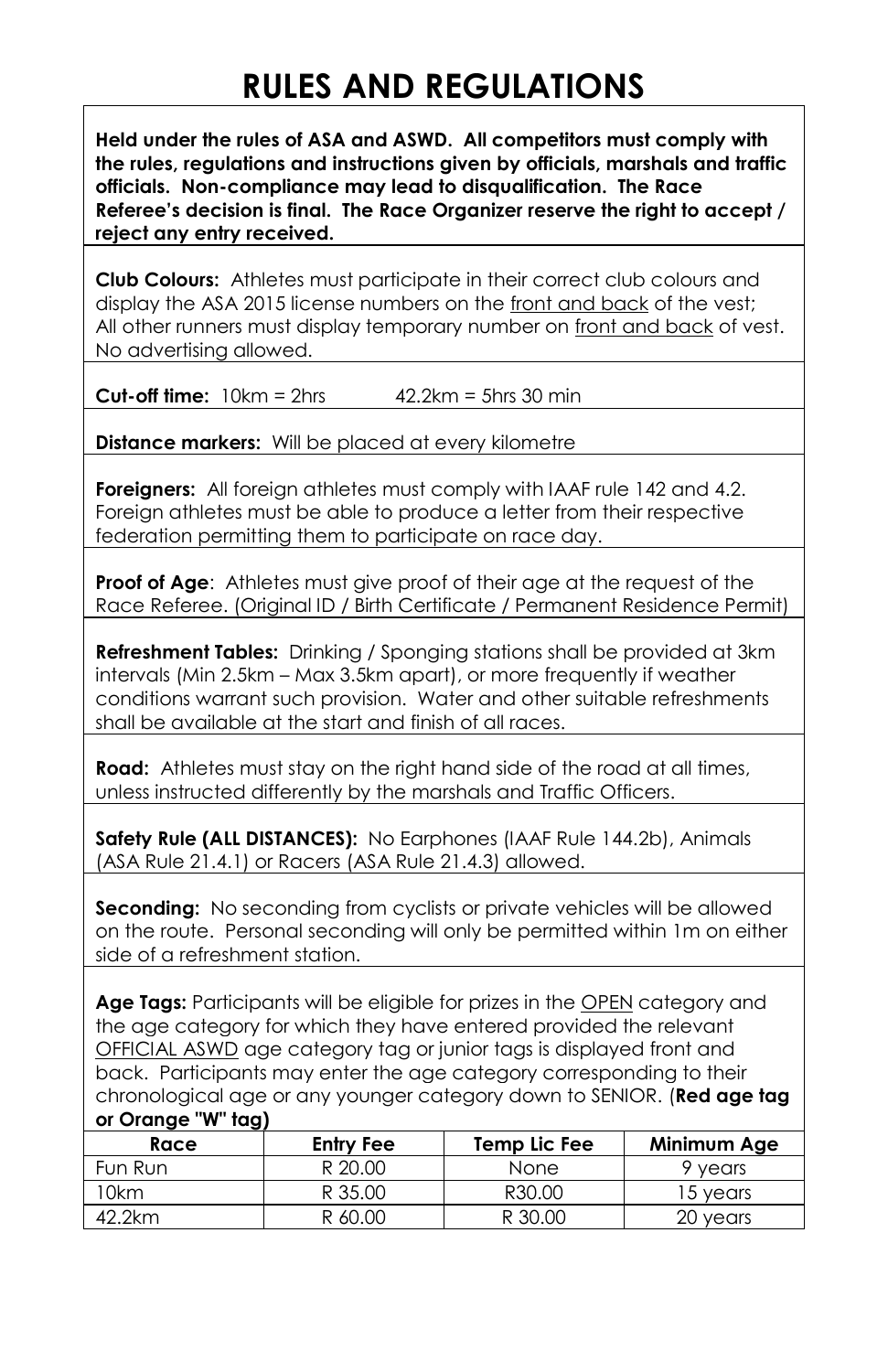

### **DIAZ MARATHON**

#### **DISTANCE: 42.2km & 10KM Run / Walk 5km Fun Run**

#### **ASWD 10km Championships**

**Date / Datum: 07 February 2015**

**Time / Time: 10 & 42.2 km – 06h00 5km Fun Run – 06h20**

**Venue: Santos Beach** 

**Fee / Fooi: 42.2km – R 60.00 10 km - R 35.00 5km - R 20.00** 

**Presented by**

**Mossel Bay Harriers HELD UNDER THE RULES OF ASA AND ASWD**



**This event is timed by IPICO timing chip. NO CHIP NO TIME**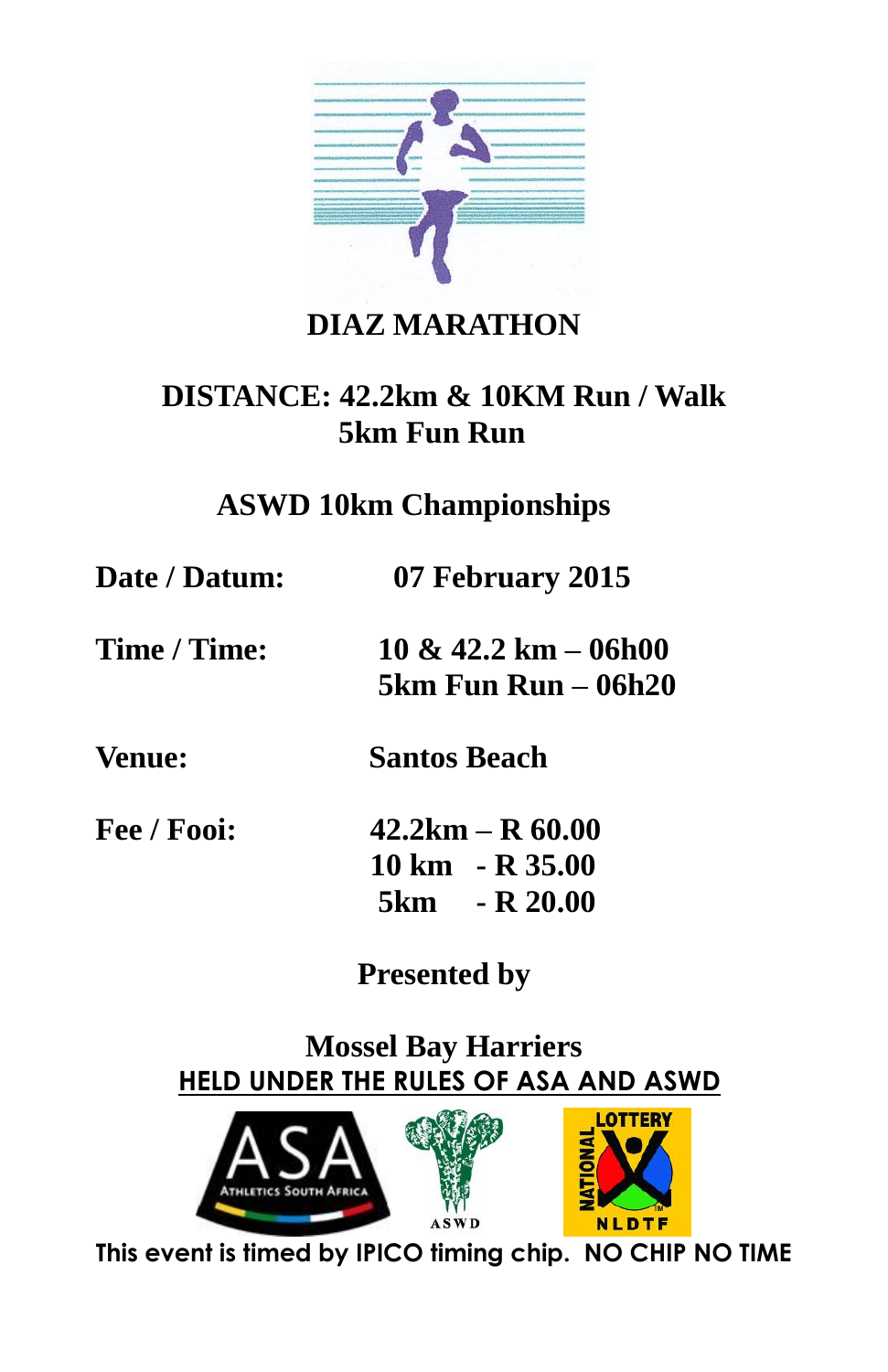#### **INFORMATION**

| Registration: ASWD online entry: www.aswd.co.za               |                                                                           |             |             |                                            |                                                                               |  |
|---------------------------------------------------------------|---------------------------------------------------------------------------|-------------|-------------|--------------------------------------------|-------------------------------------------------------------------------------|--|
| Late entries: Santos Beach                                    |                                                                           |             |             |                                            |                                                                               |  |
|                                                               | Friday - 06 February 2015: Time 17H00 - 20H00                             |             |             |                                            |                                                                               |  |
|                                                               |                                                                           |             |             | Saturday - 07 February 2015: 04H45 - 05H45 |                                                                               |  |
|                                                               |                                                                           |             |             |                                            | ASWD Licensed athlete take note: Forget your IPICO chip - you will            |  |
|                                                               |                                                                           |             |             |                                            | have to pay R20 to loan one for the race. Lost your chip - you will           |  |
| have to pay R50 for a replacement chip.                       |                                                                           |             |             |                                            |                                                                               |  |
| <b>Start:</b> Santos Beach                                    |                                                                           |             |             |                                            |                                                                               |  |
| Time: 10 km & 42.2km - 06H00                                  |                                                                           |             |             | Fun Run: 06H15                             |                                                                               |  |
| Finish: Santos Beach                                          |                                                                           |             |             |                                            |                                                                               |  |
| <b>Ablution:</b> On premises                                  |                                                                           |             |             |                                            |                                                                               |  |
| First Aid: On route and at finish.                            |                                                                           |             |             |                                            |                                                                               |  |
| Hand-outs: Lucky draws                                        |                                                                           |             |             |                                            |                                                                               |  |
|                                                               |                                                                           |             |             |                                            | Medals: Medals to all finishers who complete the race within the cut-         |  |
| off time.                                                     |                                                                           |             |             |                                            |                                                                               |  |
|                                                               |                                                                           |             |             |                                            | <b>10km:</b> Gold = Category winners Silwer = 20 Bronze = all other finishers |  |
| Fun Run: All finishers                                        |                                                                           |             |             |                                            |                                                                               |  |
|                                                               | Prize giving: At finish: 12H45. Athletes are responsible to collect their |             |             |                                            |                                                                               |  |
|                                                               |                                                                           |             |             |                                            | own prize money or make an alternative arrangement with the Event             |  |
| Organizer.                                                    |                                                                           |             |             |                                            |                                                                               |  |
|                                                               |                                                                           |             |             |                                            | Prize Money: Equal prize money for male and female athletes.                  |  |
|                                                               |                                                                           |             | 42.2km      |                                            |                                                                               |  |
|                                                               |                                                                           |             |             |                                            |                                                                               |  |
| <b>OPEN</b>                                                   | $40 - 49$                                                                 | $50 - 59$   | $60 +$      | <b>JUNIORS</b>                             |                                                                               |  |
| 1 <sup>st</sup><br>R 800                                      | R 300                                                                     | R 300       | R 300       | R 300                                      |                                                                               |  |
| 2 <sup>nd</sup><br>R 500                                      | R 200                                                                     | R 200       | R 200       | R 200                                      |                                                                               |  |
| $3^{\text{rd}}$<br>R 300                                      |                                                                           |             |             |                                            |                                                                               |  |
|                                                               |                                                                           |             | <u>10km</u> |                                            |                                                                               |  |
| <b>OPEN</b><br>1 <sup>st</sup>                                | $40 - 49$                                                                 | $50 - 59$   | $60 +$      | <b>JUNIORS</b>                             | <b>WALKERS</b>                                                                |  |
| R 200<br>2 <sup>nd</sup><br>150                               | R 100<br>75                                                               | R 100<br>75 | R 100       | R 100<br>75                                | R 100<br>75                                                                   |  |
| $3^{\text{rd}}$<br>100                                        |                                                                           |             | 75          |                                            |                                                                               |  |
| 1 <sup>st</sup> Mossel Bay Harrier in 10km & 42.2 km          |                                                                           |             |             |                                            |                                                                               |  |
| <b>Route:</b> In-out route: mostly along coastline            |                                                                           |             |             |                                            |                                                                               |  |
| Welcome: Walkers / Wheelchairs                                |                                                                           |             |             |                                            |                                                                               |  |
| Enquiries: Paulus Allart: 073412544 Jacob Karelse: 0730817484 |                                                                           |             |             |                                            |                                                                               |  |
|                                                               | Email address: harriersmbay@gmail.com                                     |             |             |                                            |                                                                               |  |
|                                                               |                                                                           |             |             |                                            |                                                                               |  |

**RACE TIMING:** An IPICO timing chip will be made available, on a loan basis, to all participants apart from ASWD licensed athletes who are to use their current personalised chips. The chip is to be worn on your shoe for the duration of the event. The loan chips are to be handed back at the end of the race in exchange for a medal. Participants will be held responsible for lost or damaged chips or those not handed back as required. It remains your responsibility to return the chip to the race organizer even in the event of not completing the race.